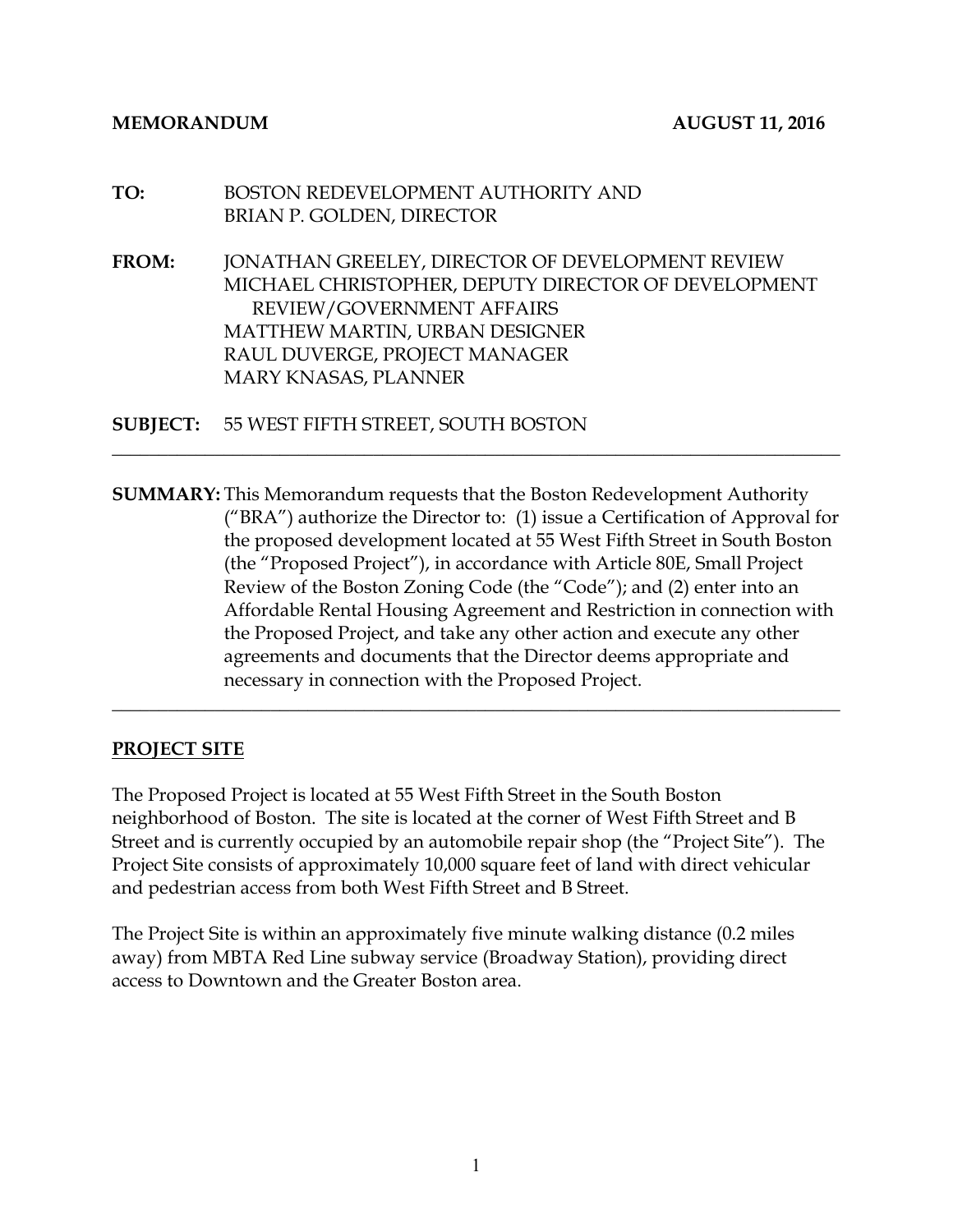### **DEVELOPMENT TEAM**

The development team includes:

| Proponent:     | <b>Boston Real Estate Capital LLC</b><br>Joseph Hassell |  |  |
|----------------|---------------------------------------------------------|--|--|
| Architect:     | Choo and Company, Inc.<br>Austin Ludwig                 |  |  |
| Legal Counsel: | LaCasse Law, LLC<br>Marc LaCasse                        |  |  |

## **DESCRIPTION AND PROGRAM**

Boston Real Estate Capital LLC (the "Proponent") proposes to demolish the existing auto repair facility on the Project Site and construct a five story, approximately 34,700 square foot mixed-use building with thirty-two (32) residential rental units, including four (4) units made affordable to households earning not more than 70% of the Area Median Income ("AMI"), thirty-six (36) off-street vehicle parking spaces, and 2,053 square feet of ground floor retail space (the "Proposed Project").

As currently proposed, the thirty two (32) residential units will consist of six (6) studio units, eight (8) one bedroom units, and eighteen (18) two bedroom units.

The estimated total development cost for the Proposed Project is \$10,000,000.

### **ARTICLE 80 REVIEW PROCESS**

On Friday, May 6, 2016, the Proponent filed an Application for Small Project Review with the BRA, pursuant to Article 80E of the Boston Zoning Code. The BRA sponsored and held a public meeting on Monday, June 13, 2016 at the BCYF Condon Community Center in South Boston. In response to feedback from the community, a follow up BRA sponsored public meeting was subsequently advertised and held on Monday, July 11, 2016. Both public meetings were advertised in both the *South Boston Online* and *South Boston Today.* The public comment period concluded on Friday, July 15, 2016.

Outside of the BRA sponsored public meetings, the development team conducted additional outreach with the Saint Vincent's Lower End Neighborhood Association, Cityside Neighborhood Association, state and local elected officials, and abutters to solicit feedback and review the Proposed Project.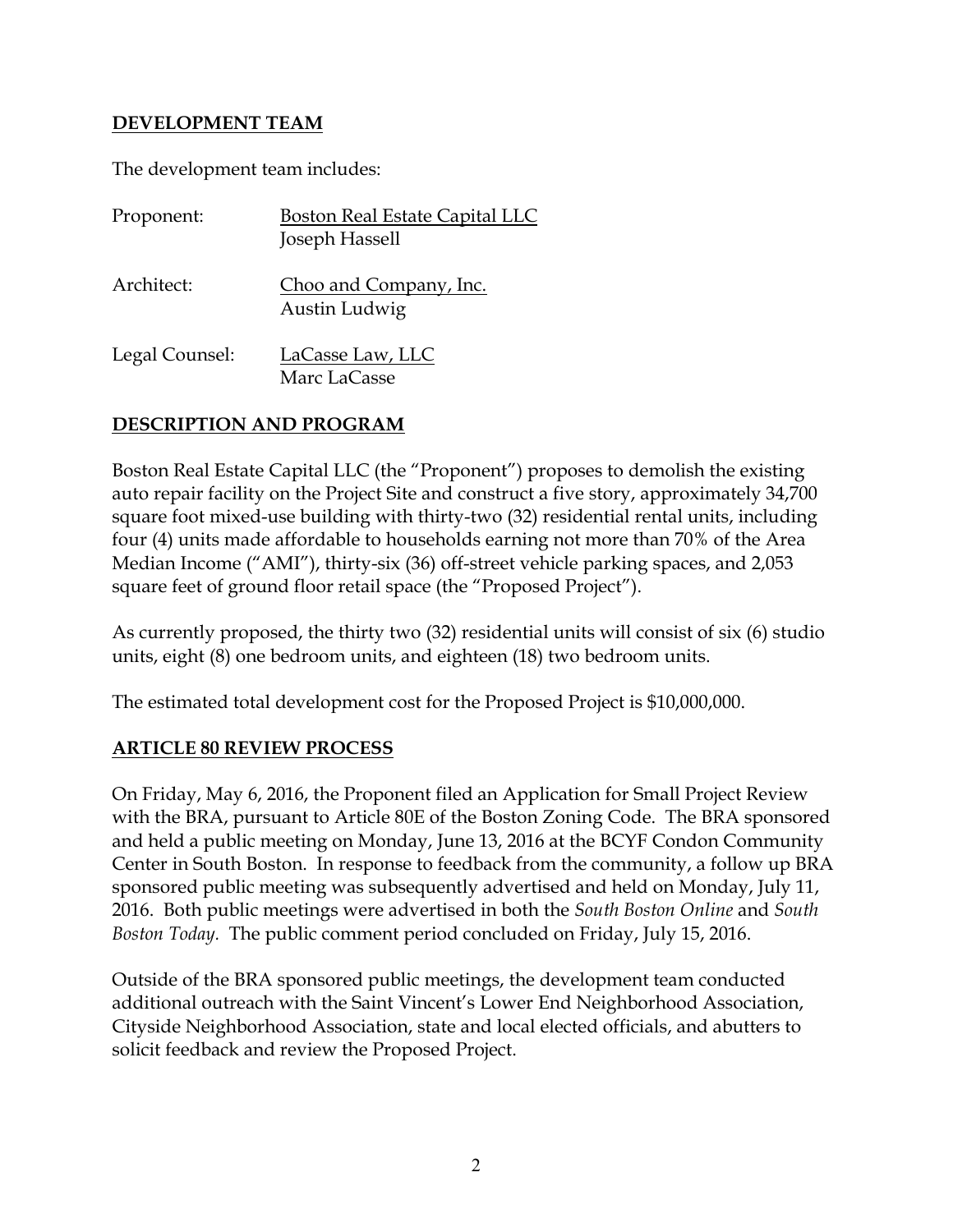## **ZONING**

The Project Site is located in the South Boston Neighborhood District and L-.5 Subdistrict.

The Proposed Project will require zoning relief from the following: lot area, floor area ratio [FAR], building height, usable open space, front yard, rear yard, traffic visibility at corner, and off-street parking.

### **PUBLIC BENEFITS**

The Proposed Project will result in an enhanced use of the site including new pedestrian and commercial activity along West Fifth Street and B Street. The new construction proposed for the site will create four (4) new residential units made affordable to households earning not more than 70% of AMI as well as provide a contribution of \$48,000 towards the IDP Fund.

Additionally the Proponent will make the following contributions to benefit the South Boston neighborhood:

● \$10,000 to the Friends of Second Street Park within sixty (60) days of building permit issuance;

● \$2,500 contribution to the Cityside Neighborhood Association within sixty (60) days of building permit issuance; and

● \$2,500 contribution to the Saint Vincent Lower End Neighborhood Association within sixty (60) days of building permit issuance

The Proponent has also agreed to collaborate with representatives from the BCYF Condon Community Center, to remodel the existing community room within the Condon Community Center into a state of the art teen center with new furniture, kitchenette, computers, and additional equipment/materials. The Proponent anticipates completing the renovation and installation of new equipment/materials within approximately one (1) year of building permit issuance.

### **INCLUSIONARY DEVELOPMENT COMMITMENT**

The Proposed Project is subject to the Inclusionary Development Policy, dated December 10, 2015 ("IDP"), and is located within Zone B, as defined by the IDP. The IDP requires that 13% of the total number of units within the development be designated as IDP units. In this case, four (4) units within the Proposed Project will be created as IDP Units, made affordable to households earning not more than 70% of the AMI, as based upon the United States Department of Housing and Urban Development ("HUD").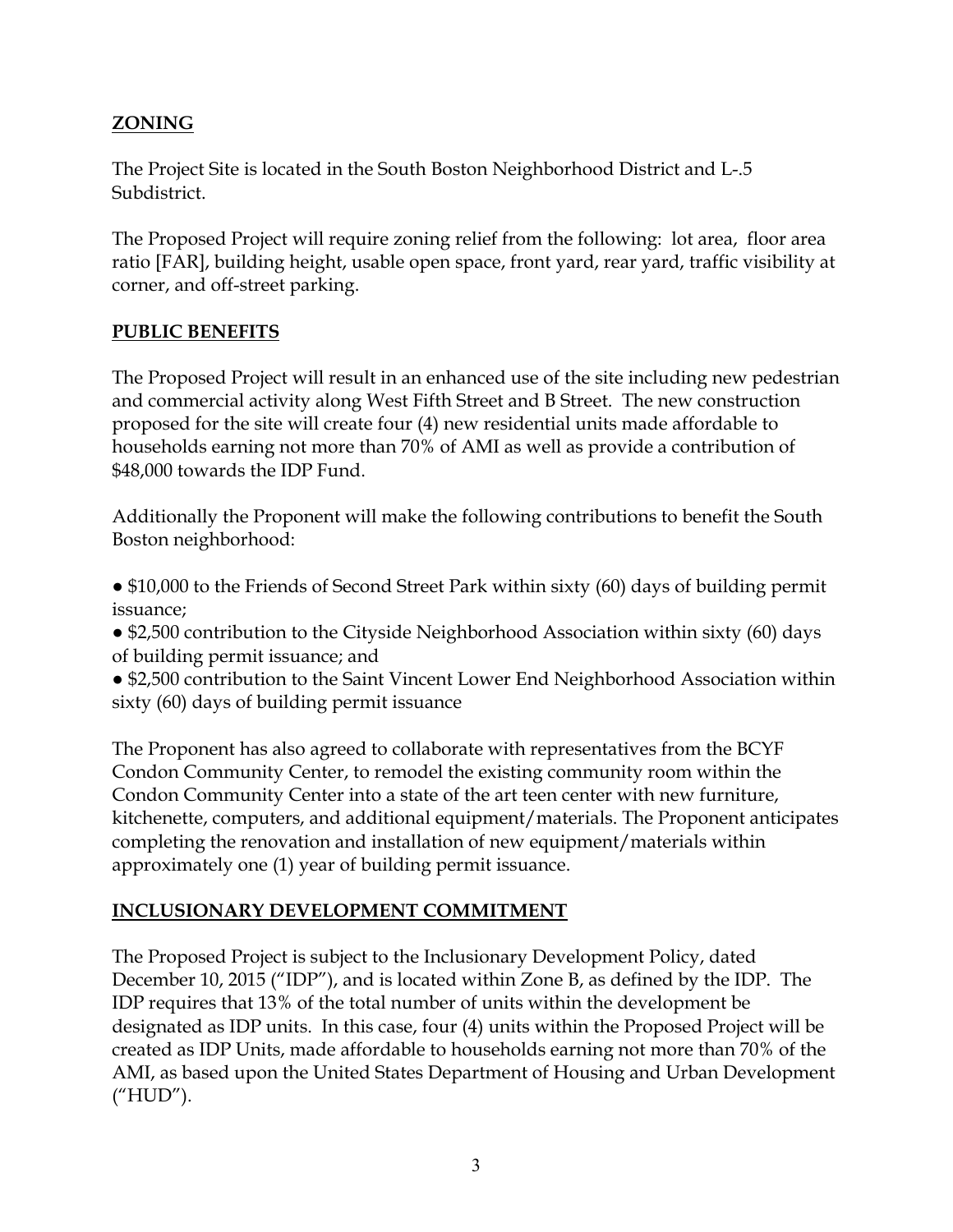| Number of      | Approximate    | Location of IDP               | Percent | Approximate |
|----------------|----------------|-------------------------------|---------|-------------|
| Bedrooms       | Square Footage | Unit                          | of      | Rent        |
|                |                |                               | Median  |             |
|                |                |                               | Income  |             |
| Studio         | 505 SF         | Unit 24-4 <sup>th</sup> Floor | 70%     | \$1065.00   |
|                | 600 SF         | Unit 3-2 <sup>nd</sup> Floor  | 70%     | \$1242.00   |
|                | 791 SF         | Unit 7-2 <sup>nd</sup> Floor  | 70%     | \$1419.00   |
| $\overline{2}$ | 846 SF         | Unit 13-3 <sup>rd</sup> Floor | 70%     | \$1419.00   |

The proposed sizes, location and rents for the IDP Units are as follows:

The location of the IDP Units will be finalized in conjunction with BRA staff and outlined in the Affordable Rental Housing Agreement and Restriction ("ARHAR"), and rental prices and income limits will be adjusted according to BRA published maximum rents, as based on HUD AMIs, available at the time of the initial rental of the IDP Units. IDP Units must be comparable in size, design, and quality to the market rate units in the Proposed Project, cannot be stacked or concentrated on the same floors, and must be consistent in bedroom count with the entire Proposed Project.

The ARHAR must be executed along with, or prior to, the issuance of the Certification of Approval for the Proposed Project. The Proponent must also submit an Affirmative Marketing Plan (the "Plan") to the Boston Fair Housing Commission and the BRA. Preference will be given to applicants who meet the following criteria, weighted in the order below:

- (1) Boston resident; and
- (2) Household size (a minimum of one (1) person per bedroom).

The IDP Units will not be marketed prior to the submission and approval of the Plan. A deed restriction will be placed on the IDP Units to maintain affordability for a total period of fifty (50) years (this includes thirty (30) years with a BRA option to extend for an additional period of twenty (20) years). The household income of any subsequent renter of the IDP Units during this fifty (50) year period must fall within the applicable income limit for each IDP Unit. The BRA or its assigns or successors will monitor the ongoing affordability of the IDP Units.

In addition to the four (4) designated IDP Units, the Proponent has agreed to make an IDP contribution of \$48,000 as a partial unit payment to the IDP Special Revenue Fund ("IDP Fund") managed by the Department or Neighborhood Development ("DND"). This payment will be made at the time of the building permit. Combined, this contribution together with the four (4) designated IDP Units satisfies fully the IDP requirements pursuant to the December 10, 2015 IDP.